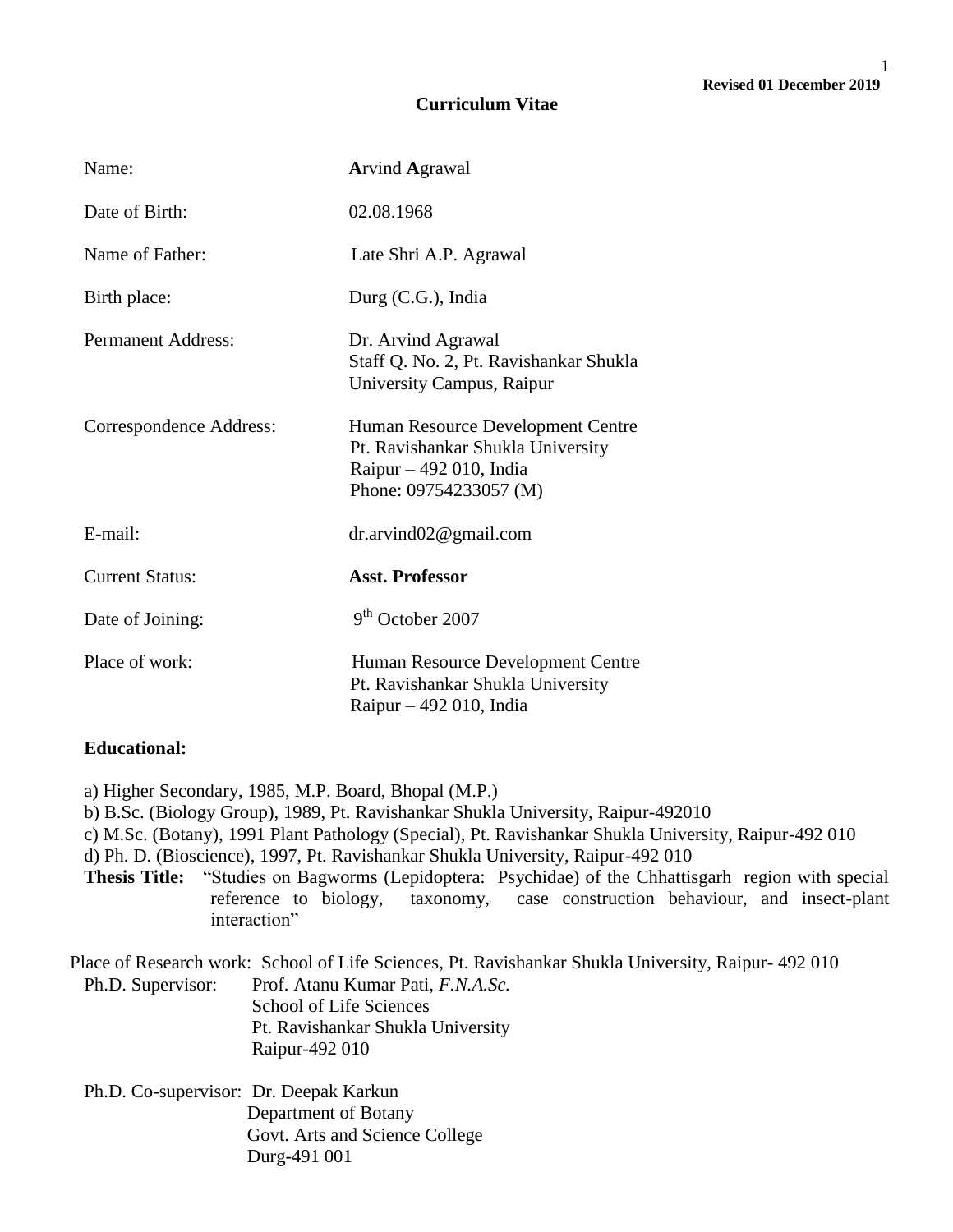# **Publication:**

| a) Papers published in SCI Journals         | $^{08}$  |
|---------------------------------------------|----------|
| b) Papers published in other journals       | 13       |
| c) Papers presented in Symposia/Conferences | 38       |
| d) Invited Lectures                         | 10       |
| e) Report                                   | $\Omega$ |

# **Experience:**

## **A. Research Experience:**

a) Research Assistant in the School of Life Sciences, Pt. Ravishankar Shukla University, Raipur-492 010.

**Period**: 1992-1993. **Project Title**: *"Fungal Hormone"* **Funding Agecy**: Bhilai Engineering Corporation Ltd., Durg-Bhilai - 491 001.

b) Predoctoral work, 1993-1997

c) Post doctoral work, 1997- 2007

# **B Teaching experience**:

- a) Assistant Professor (Ad-hoc), Department of Botany Kalyan Mahavidayala, Bhilai Nagar, 1995-1997.
- b) Part-time lecturer, School of Life Sciences, Pt. RSU, Raipur, Aug 1997-March 1998 and Aug 1998- March 1999.
- c) Assistant Professor, UGC-Academic Staff College (Human Resource Development Centre New Name), Pt. RSU, Raipur, October 2007 to till this day

## **Membership of Professional Bodies**

**Executive member,** Indian Pineal Study Group, 1999-2006 **Life member,** Indian Society for Chronobiology, 1994 **Treasure**, Indian Society for Chronobiology, 2000-2009 **Life member,** Indian Pineal Study Group, 1999- **Annual member,** Ethological Society of India, 1996-97 **Annual member,** Society for Ecological and Environmental Development, 1999-2000 **Annual member**, International Society of Subterranean Biology, 2004-2006

## **Areas of interest**

Chronobiology, Animal Behavior, Molecular Genetics, Fly Genetics and Computer Application in Biology.

## **Knowledge of Molecular Technique**

DNA isolation from Bacteria, Plant and Animal cell, Fly embryo injection; fly crosses and light pulse experiments, qPCR, RNA extraction, Westerns to profile expression of the transgenes and *In situ*  hybridization.

## **Countries Visited**

France, Italy, Germany, Romania, UK and Czech Republic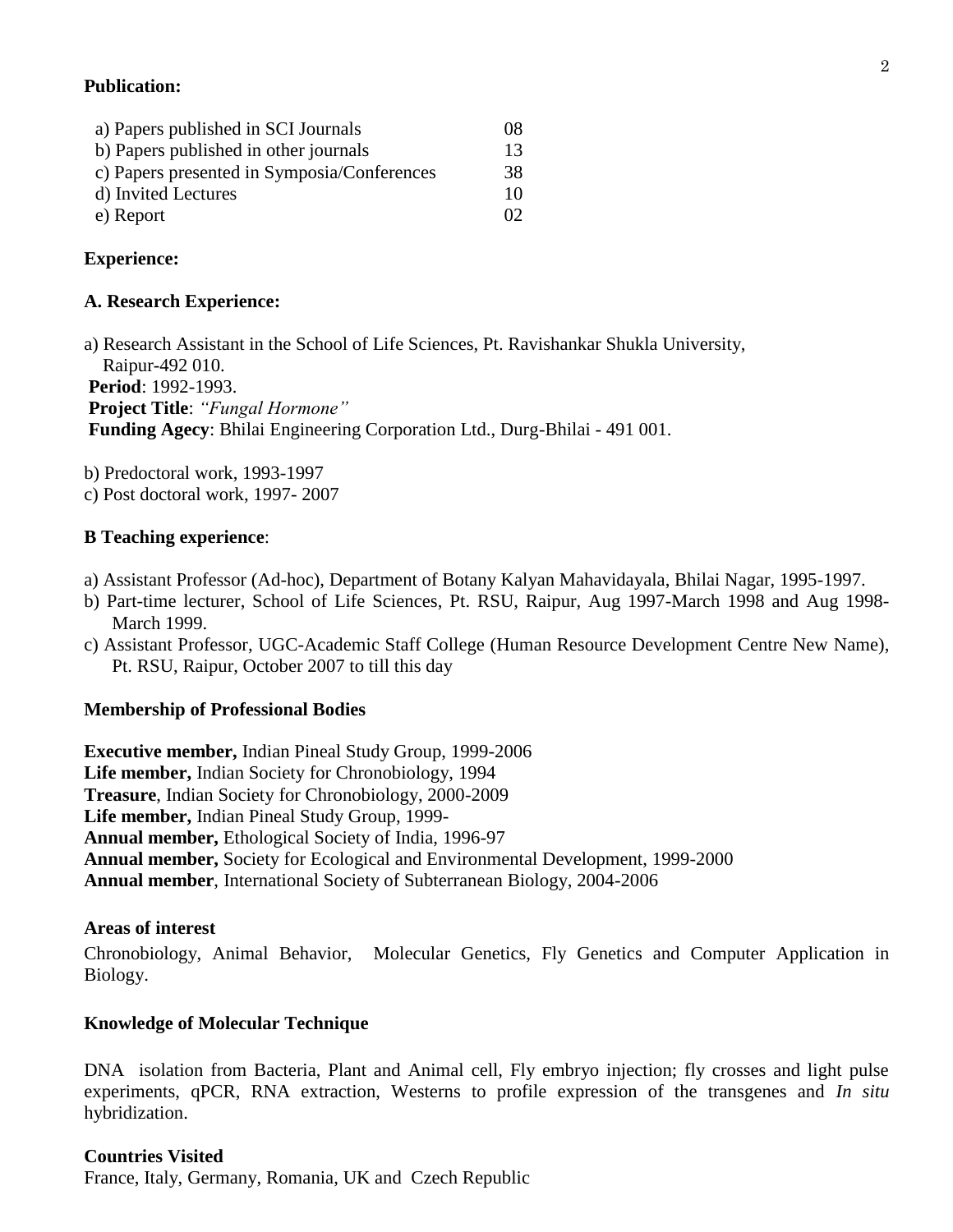# **Grant Support**

- a) *Project 1*: Assessing the pest status of bagworms in Chhattisgarh region of Madhya Pradesh; **Funding agency: DST, New Delhi**, 1999-2001 (Under SYS Scheme).
- b) *Project 2*:*Spatial and temporal prevalence of Drosophila species in Chhattisgarh, 2011. Sanctioned by* CHHATTISGARH COUNCIL OF SCIENCE & TECHNOLOGY, RAIPUR. (RS. 1.94 LAKS).

## **Award/Prize/Fellowship**

# **International**

- a) Royal Society Post-doctoral Fellowship Incoming from Asia, April 2006-March 2007 (Department of Genetics Leicester University, Leicester, UK).
- b) JSPS (Japan Society for promotion of Science) Fellowship, 2002 (Not joined)

## **National**

- a) Research Associateship, 2002-2007, CSIR, New Delhi (Leave for the period of April 2006-March 2007)
- b) Young Scientist Project (Under SYS Scheme), 1999-2001, DST, New Delhi
- c) The poster presentation **bagged 1st prize in the Young Scientist competitive session**. (1995), National *Science Day,* February 27-28, Pt. Ravishankar Shukla University, Raipur.
- d) The oral presentation **bagged 1st prize in the Young Scientist competitive session**. (1998), XIII M.P. Young Scientist's Congress, March, 20-22, Jiwaji University, Gwalior.
- e) Summer Research Fellowship 2012 by Science Academies (IASc-INSA-NASI).

# **Travel Support**

- For attended XVI International Symposium of Biospeleology, Museo Civico di Storia Naturale di Verona, September 8-15, **2002**, Tour sponsored by Council of Scientific and Industrial Research, New Delhi.
- For attended XIV European Congress of Lepidopterology, Museo Civico di Zoologia, Roma, Italy, September 12-17, **2005**, Tour sponsored by Council of Scientific and Industrial Research, New Delhi and Department of Science and Technology, New Delhi.

# **Guest faculty**

- Guest faculty in the SERC 2nd School in Chronobiology Sponsored by Department of Science and Technology, New Delhi, Organized by Prof. A.K. Pati, School of Life Sciences, Pt. Ravishankar Shukla University, Raipur, 8-19 October, 2003.
- Guest faculty in the SERC 3rd School in Chronobiology Sponsored by Department of Science and Technology, New Delhi, Organized by Prof. B.N. Joshi, Department of Zoology, Gulbarga University, Gulbarga, December 29, 2004 to January 07, 2005.
- Guest faculty in the Chronobiology workshop, Sponsored by UGC unassigned Grants, Pt. Ravishankar Shukla University, Raipur. Organized by Dr. Arti Parganiha (Organizing Secretary)/ Prof. A.K. Pati (Director), School of Life Sciences, Pt. Ravishankar Shukla University, Raipur, March 20-25, 2006.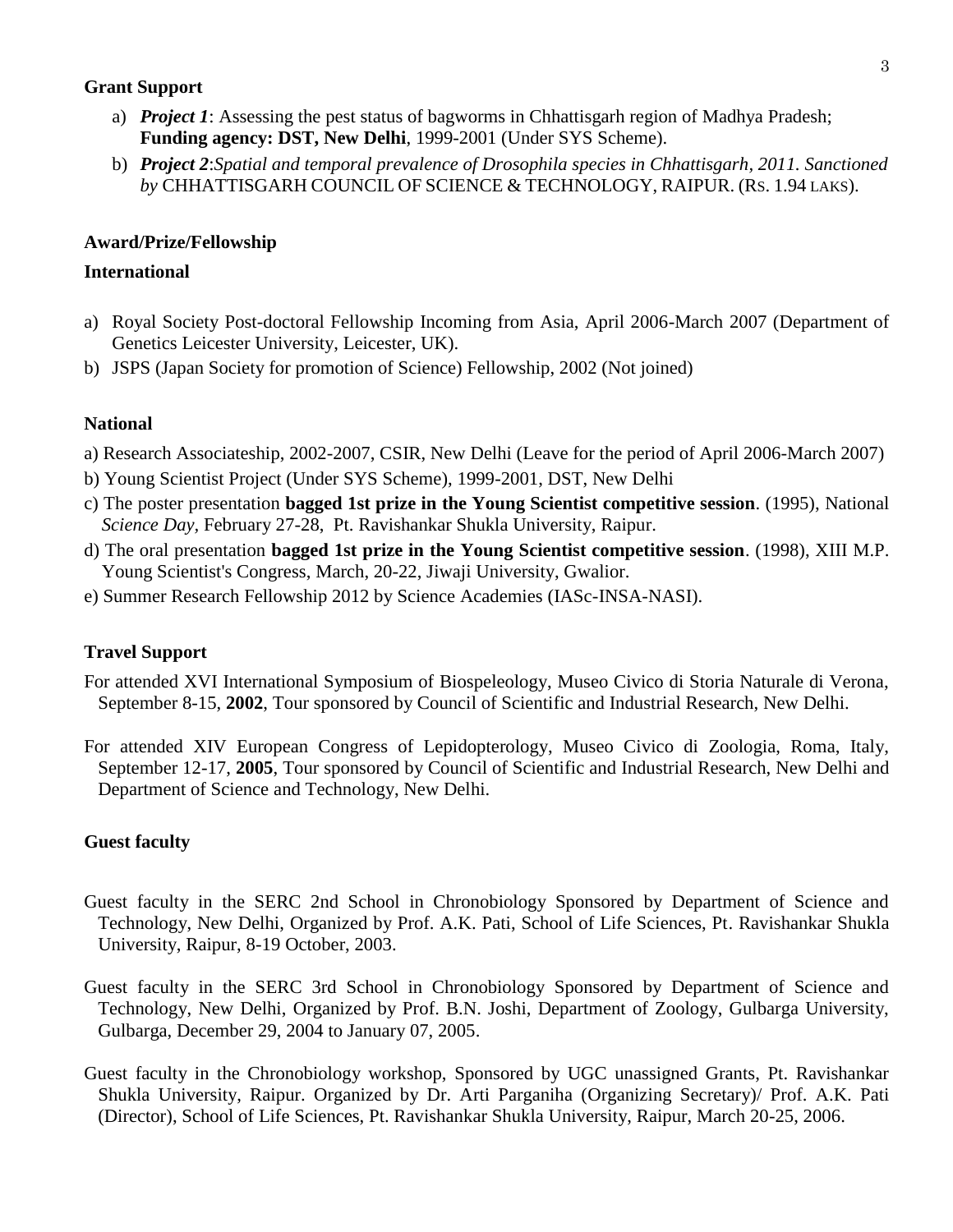## **Guest Lecture**

Bagworm: Biology, Behaviour and Case Construction, Saarland University, Natural Sciences and Technology III, FR 8.3 - Zoology/Physiology, Postfach 151150, D-66041 Saarbruecken, Germany, September 19, 2005.

## **Chairman**

International Loach Conference 2010 organized by Laboratory of Fish Genetics, Institute of Animal Physiology and Genetics, Academy of Sciences of Czech Republic, Libechov, Czech Republic, August 31 to September 3, 2010.

National Seminar on Traditional and Tribal Knowledge of Indian and Its Relevance in Scenario Organized by Department of Botany, Govt. Kaktiya P.G. College, Jagdalpur 6-7<sup>th</sup> February 2015.

#### **Editorial Board**

*Shodh Darpan* (ISSN 2454-1516) International Research Journal published by Christ College, Jagdalpur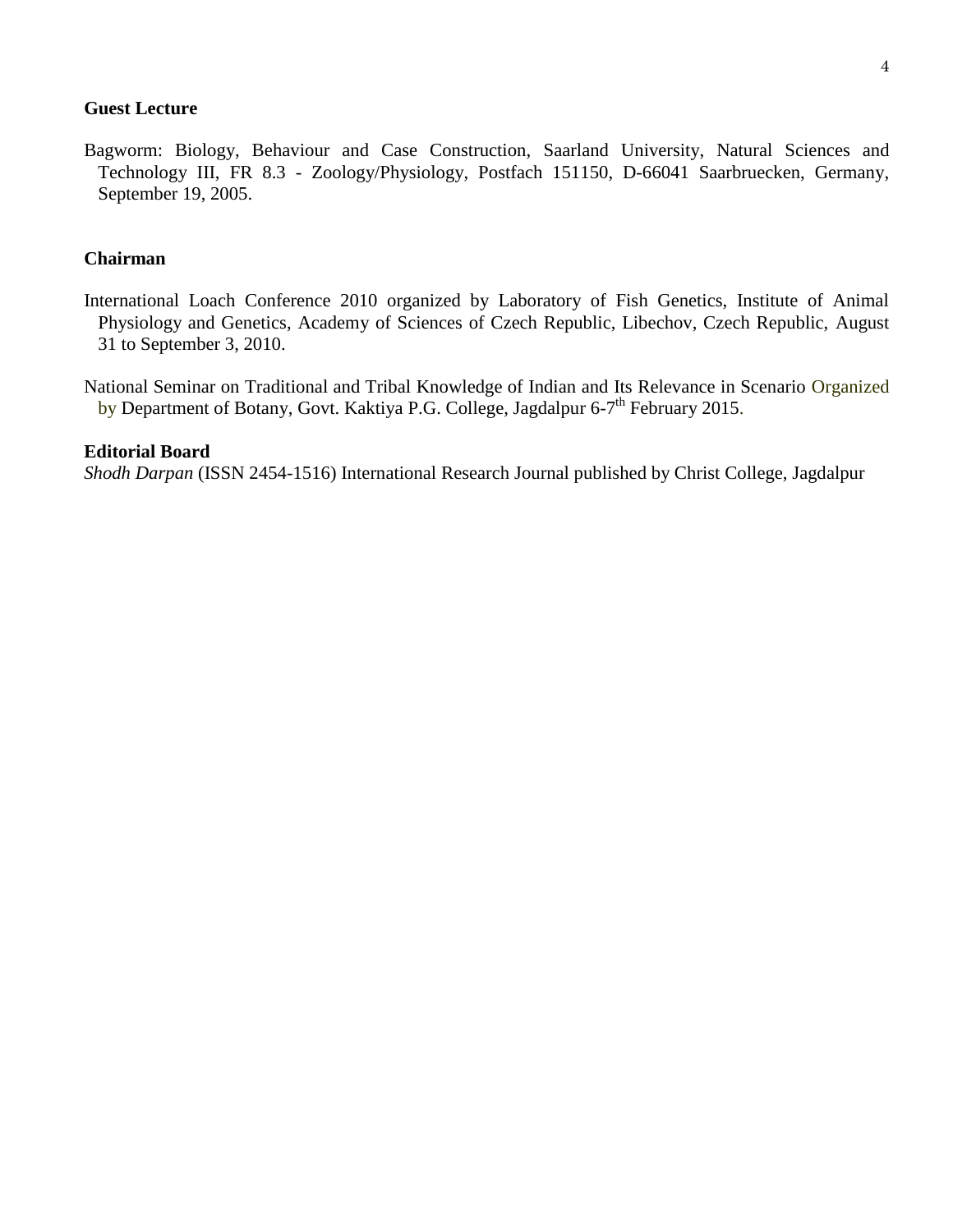# **List of Publications of Dr. Arvind Agrawal Human Resource Development Centre Pt. Ravishankar Shukla University Raipur – 492 010**

#### **Papers Published in SCI (Science Citation Index) Journals:**

- Agrawal, A. and Pati, A.K. (1995). Nest architecture of a bagworm species: Rhythmic pattern in the arrangement of sticks. *J. Biosciences* 20, 409-416. (Impact Factor, 0.386)
- Agrawal, A., Pati, A.K., and Karkun, D. (1997). Seasonal variation in infestation characteristics of bagworm (Lepidoptera: Psychidae) in avenue plantation of *Acacia* and *Peltophorum* in the Chhattisgarh region. *Current Science* 72, 211-214. (Impact Factor, 0.376)
- Pati, A.K. and Agrawal, A. (2000). Hierarchical perception of stimuli during case construction in the bagworm moth *Eumeta crameri. J. Insect behaviour* 13, 667-677. (Impact Factor, 0.698)
- Agrawal, A. (2002). Prevalence of bagworm infestation in Chhattisgarh. *Current Science* 82, 1322-1324. (Impact Factor, 0.533)
- Agrawal, A. and Pati, A.K. (2002). Increment in the size of an inanimate object attached to the case of bagworm moth, Eumeta crameri Westwood (Lepidotera: Psychidae) during the course of its development obeys Dyar's law. *Current Science* 83, 71- 73. (Impact Factor, 0.533)
- Pati, A.K. and Agrawal, A. (2002). Studies on the behavioural ecology and physiology of a hypogean loach, *Nemacheilus evezardi,* from the Kotumsar Cave, India*.Current Science* 83*,* 1112-1116*. (*Impact Factor, 0.533*)*
- Agrawal, A. and Pati, A.K. (2003). Larval case renovation-a unique behaviour in bagworm moth, *Eumeta crameri* Westwood.*Current Science* 85, 1674-1679*.* (Impact Factor, 0.694)
- Agrawal, A. (2008). Phototactic behavior in cave populations of *Nemacheilus evezardi* with special reference to light intensity and feeding schedules. *Biol. Rhy. Research*. 39, 439-447 (Impact Factor, 0.517)

#### **Papers Published in other Journals:**

- Agrawal, A. (1998). An optimal resource utilization model explains case construction behaviour in bagworms. XIII M.P. Young Scientists Congress, Proceedings, MPCST, Bhopal.
- Agrawal, A. (2000). Assessment of damage caused by bagworm larvae in *Acacia nilotica*. Chronophysiology Shedpuer M. (ed.), Pt. Ravishankar Shukla University, Raipur, 175-181.
- Agrawal, A. and Pati, A.K. (2000). Host preferences in larvae of the bagworm moth, *E. crameri* (Lepidoptera: *Psychidae*). *Vasundhra The Earth* 1 & 2, 13-16*.*
- Pati AK, Parganiha A, Pradhan RK, Agrawal A, Cornélissen G and Halberg F (2006). Compliance with monitoring needed after switching treatment timing to eliminate vascular disease risks. International Conference on the Frontiers of Biomedical Science: Chronobiology, Chengdu, China, September 24-26, pp. 55-57.
- Agrawal A. and Shukla K. (2012). Global Distribution of Drosophila species, *Journal of Ecobiotechnology,* 4, & 2, 119-120.
- Agrawal A., Kumar, S., Hazarika, R., Agrawal N. (2015). Study of Aquatic Resources and Concerned Livelihood of Nainital, *Research J. Pharm. and Tech*., 1570-1579.
- Agrawal A., and Tamrakar, V.K. (2016). Pattern of Distribution of *Drosophilia* species: A Global Scenario, *Shodh Darpan*, Vol. 2 (1) 1-6.
- Agrawal A., and Tamrakar, V.K. (2017). Drosophila species in Raipur Chhattisgarh:Distribution pattern and biodiversity, *Research Journal of Pharmacognosy and Phytochemistry* Vol. 9 (2) 95-100.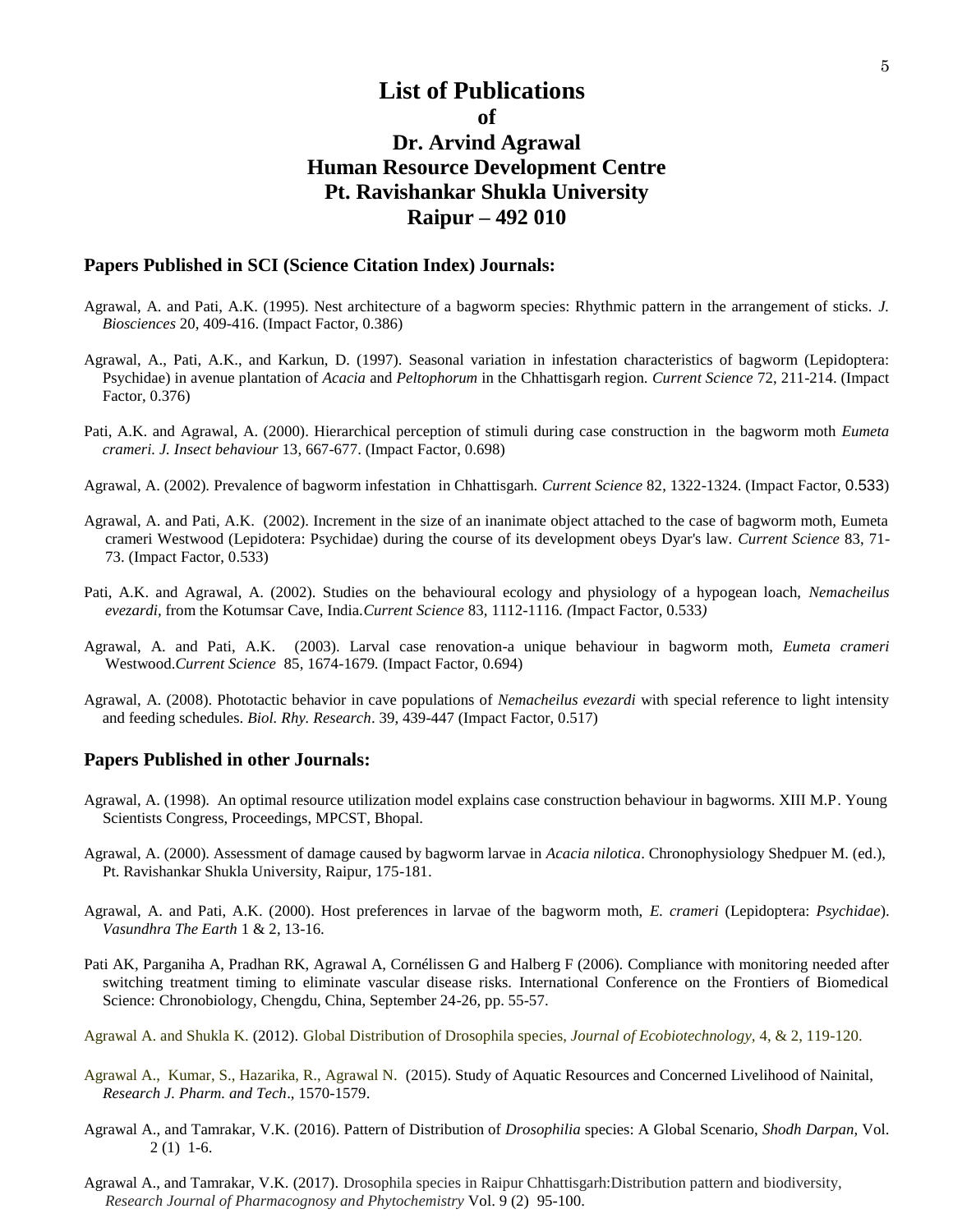- Pranay P. P., Khandekar S.K., Sahu S and Agrawal A. (2017). Study on certain Human Traits based on Hardy Weinberg's Principle, *Research Journal of Engineering and Technology* Vol. 8 (4) 322-326.
- Agrawal A. (2017). Prevalence of land snail *Achatina fulica* (Stylommatophora: Achatinidae) in the Pt. Ravishankar Shukla University Campus, Research Journal of Science and Technology Vol. 9 (3) 405-406.
- Khelker T., Haque N. and Agrawal A. (2017). Ultraviolet protection potential of *Curcuma longa* L. and *Citrus sinensis* (L.) Osbeck, Research Journal of Pharmacy and Technology Vol. 10 (12) 4282-4284.
- S.K. Induria and Agrawal A. (2018). Infestation of bagworms (Lepidoptera: Psychidae) in Shorea robusta Roth-The state tree (Sal) Research Journal of Pharmacy and Technology (accepted).
- Khelker T., Bhelwa R., Parti D. and Agrawal A. (2018). Herbs, Shrubs and Trees in Pt. Ravishankar Shukla University Campus, Raipur, Chhattisgarh, Research Journal of Pharmacy and Technology (accepted).

#### **Invited Lectures:**

Delivered four lectures during Orientation Program, 28.02.2013 to 27.03.2013 UGC-Academic Staff College, LNUPE, Gwalior.

Delivered two lectures during Refresher Course, 26.02.2013 to 18.03.2013 UGC-Academic Staff College, LNUPE, Gwalior.

Delivered two lectures For College Teachers and Student, 09.10.2009 and 05.08.2010 Swami Swaroopanand Institute of Education, Bhilai.

Delivered two lectures For College Teachers and Student 31.07.2008and 05.03.209Mansa College of Education, Bhilai.

Delivered one lecture on Quality of Higher Education Under RUSA on 29.04.2015 Dept. of Botany, Govt. Kaktiya PG College, Jagdalpur.

Delivered one lecture on Quality Enhancement in Higher Education Under RUSA on 13.08.2015 Govt. Gundadhur College, Kondagaon.

Delivered one lecture on CBCS (Choice Based Credit System) Under RUSA on 15.12.2015 Govt. College, Khertha.

Delivered one lecture on Collection Maintenance & Preservation of Data at College level Under RUSA on 06.01.2016 Govt. College, Gurur.

Delivered one lecture on Transformation of College into University in US on 19-30 September 2016 during the specialized course in Higher Education organized by National University of Educational Planning and Administration, New Delhi in Collaboration with UGC-HRDC, Panjab University, Chandigarh.

Delivered one lecture on UGC Guidelines (Guidelines for Students Entitlement) on 19-30 September 2016 during the specialized course in Higher Education organized by National University of Educational Planning and Administration, New Delhi in Collaboration with UGC-HRDC, Panjab University, Chandigarh.

#### **Edited Book:**

Agrawal A. (2016). Taxonomi study on Scarabaeidae beetle with reference to subfamily Rutelinae, *International Seminar on Emerging skill development trenda in the field of Science, Social Sciences and Education*, Christ College Jagalpur, 5-10.

#### **Book Chapters:**

Agrawal R and Agrawal A. (2017). Ethonomedicinal use of some weeds on rice field s of Rajim region, Distt. Gariaband, Chhattisgarh , *Environmental Problems and sustainable development issue and challenges edited by* Dr. Roopshika Agrawal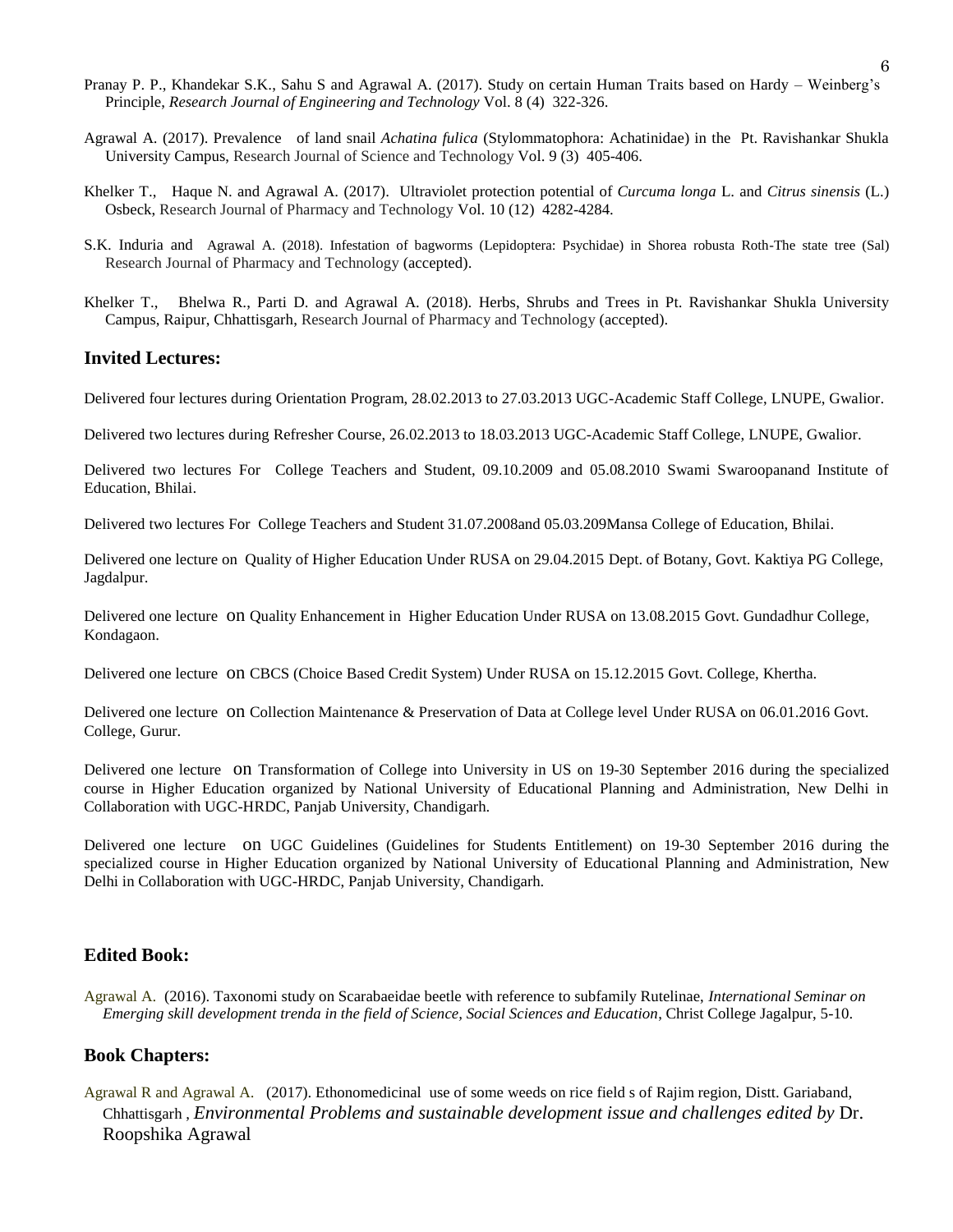#### **Papers Presented in Symposia/Conferences:**

Agrawal, A. (1995). Pattern in chaos: with reference to nest architecture in bagworms. *National Science Day,* February 27-28, Pt. Ravishankar Shukla University, Raipur, p. 13.

#### *The postor presentation bagged 1st prize in the Young Scientist competitive session.*

- Agrawal, A. (1995). Nest design in bagworms: Rhythm in stick arrangement pattern. *X National Symposium of the Indian Society for Chronobiology,* August 21-22, B.J. Medical College, Pune, p. 30.
- Agrawal, A., and Pati A.K. (1996). Nest renovation behaviour of bagworm species: Factors controlling resource utilization. *National Symposium on Animal behaviour,* January 18-20**,** Karnatak University, Dharwad , p. 43.
- Pati A.K., Agrawal A., and Karkun D. (1996). Cost effectiveness of nest design in an epigean and a cavernicolous moth. *Silver Jubilee Meetings of the Ethological Society of India and National Symposium on Behaviou*r, December 28-30, Pt. Ravishankar Shukla University, Raipur, p. 19
- Agrawal, A. (1997). Host preferences of first to late 4th instar bagworm larvae, *E. crameri* (Lepidoptera: Psychidae). National Symposium on comparative physiology and endocrinology, January 27-28, Govt. D.B. Girl's P.G. College, Raipur, p.6.
- Agrawal, A. (1997). Temporal pattern in infestation intensity of bagworms in the Chhattisgarh region. National Symposium on Comparative Physiology and Endocrinology, January 27-28, Govt. D.B. Girl's P.G. College, Raipur , p. 6.
- Agrawal, A. (1997). Case Construction behaviour: Optimal utilization of the environment. *12th M.P. Young Scientist's Congress,* February 28-March 2, Guru Ghasidas University, Bilaspur, p. 9.
- Agrawal, A. (1998). An optimal resource utilization model explains case construction behaviour in bagworms. XIII M.P. Young Scientist's Congress, March, 20-22, Jiwaji University, Gwalior, p. 9.

#### *The oral presentation bagged 1st prize in the Young Scientist competitive session.*

- Agrawal, A. (1999). Stick arrangement pattern in bagworm: Is it Chaotic?. *Nat. Sem. on Biological bases of Behaviour*, Organized by Centre of Advance Study in Psychology, Utkal University, Bhubaneswar, January, 11-13, 1999, p. 31.
- Agrawal, A. (1999). Stick arrangement pattern in bagworm: Chaotic or Rhythmic?. *Nat. Sym. on Recent Advances in Pineal Research*, Organized by Department of Zoology Govt. College of Science, Raipur, February, 5-7, 1999, p. 42.
- Agrawal, A. (1999). Case renovation behaviour of Eumeta crameri under natural and laboratory conditions. National Seminar on Environmental Biology and Fish Biology, Organized by Department of Zoology, Visva-Bharti University, Santiniketan, April, 6-7, 1999, p.24.
- Agrawal, A. (2000). An inanimate object in the case of bagworm moth, *Eumeta crameri* Westwood obeys dyar's law. National Symposium on Chronobiology, Organized by Department of Zoology, Gulbarga University, Gulbarga, October, 13- 14.
- Pati A.K. and Agrawal A (2001) Is larval choice of components for case construction a consequence of selection? Positive evidence from a cavernicolous moth, XVth International Symposium of Biospeleology, July 8 - 15, 2001, São Paulo, Brazil, p. 40.
- Pati A.K. and Agrawal A (2001) Similarities and differences in the characteristics of locomotor activity rhythm between the hypogean loach and its epigean ancestor 25th Conference of the International Society for Chronobiology, Gazi University, Faculty of Medicine, Ankara, October 9-13, 2001, Turkey.
- Pati A.K. and Agrawal A(2001) Are all caves cue less? Nat Symp Chronobiology, organized by the Department of Zoology, K.S. Saket P.G. College, Ayodhya, Faizabad, December 27-28, 2001, p. 27.
- Agrawal A and Pati A.K. (2002) Feeding schedule modulates phototactic responses in cave populations of *Nemacheilus evezardi,* XVI International Symposium of Biospeleology, Museo Civico di Storia Naturale di Verona, September 8- 15, 2002, p. 27.
- Pati A.K. and Agrawal A(2002) Circadian rhythm in phototactic behavior in cave loach *Nemacheilus evezardi,* XVI International Symposium of Biospeleology, Museo Civico di Storia Naturale di Verona, September 8-15, 2002, p. 58.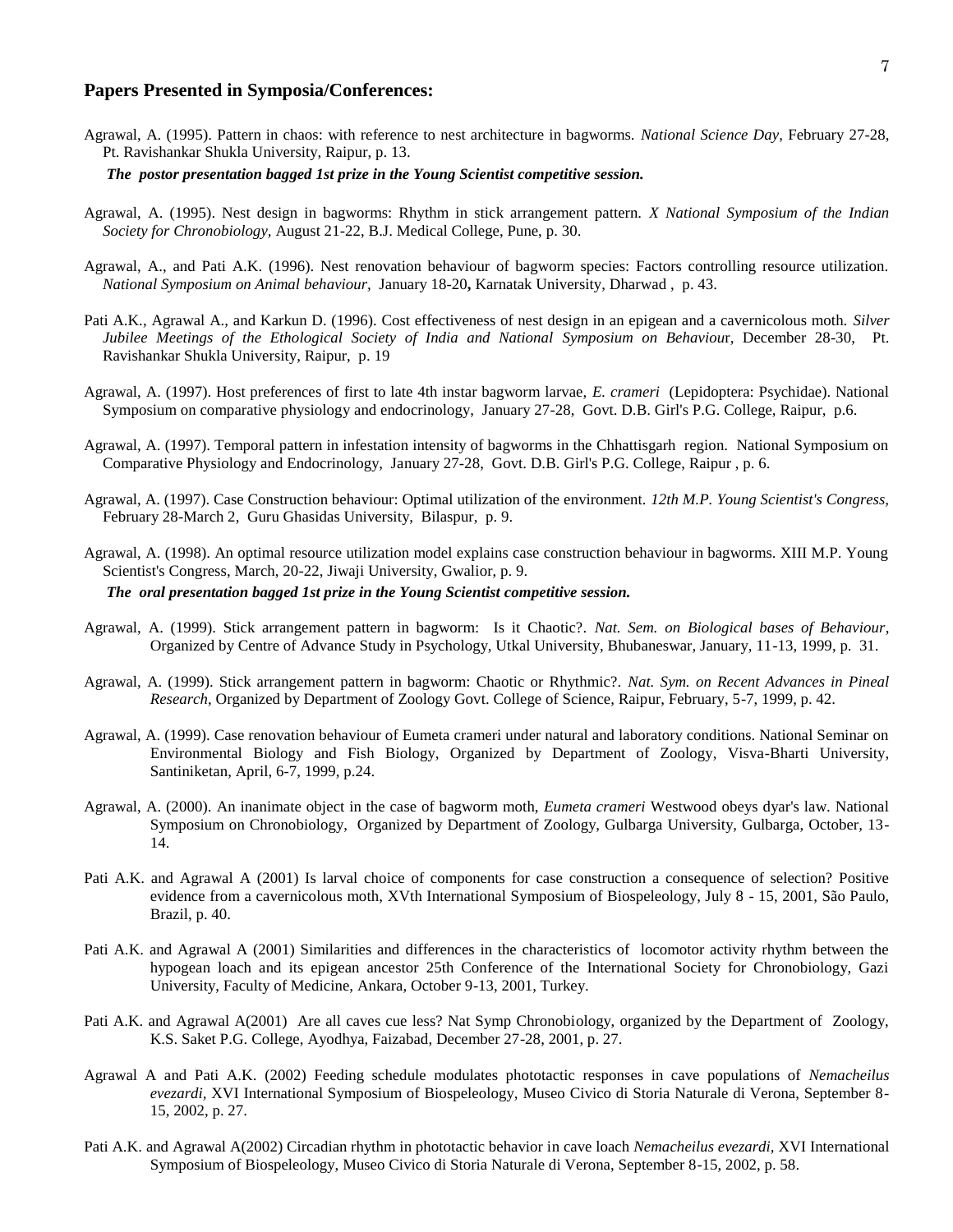- Agrawal A (2002) Case renovation behaviour in bagworm moth, *Eumeta crameri* Westwood, National Conference on Innovations and Prospects in Life Sciences. School of Life Sciences, Pt. RSU, Raipur, December 14-16, p.
- Agrawal A (2003) Rhythmic behaviour in phototactic response, XV National Symposium on Chronobiology Organized by School of Life Sciences, Pt. RSU, Raipur, October, 29 p.
- Agrawal A (2004) A comparative account of rhythmic patterns in case architecture of bagworm larvae XVI National Symposium on Chronobiology Organized by Department of Biochemistry, Annamalai University, Annamalainagar, October, 15 p.
- Pati A.K., Agrawal A., and Parganiha A. (2004). Update on circadian timing system (CTS) in *Nemacheilus evezardi,* XVII International Symposium on Biospeleology, Organized by School of Life Sciences, Pt. RSU, Raipur, November 25- 30, 2004, p. 52.
- Agrawal A (2005) Some peculiarities in the biology of *Eumeta crameri* (Lepidoptera, Psychidae). Is it an artifact or has it some covert significance?*,* XIV European Congress of Lepidopterology, Museo Civico di Zoologia, Rome, Italy, September 12-17, 2005, p. 27.
- Pati A.K. and Agrawal A (2006) Differences in the response of circadian rhythm parameters in LD-acclimated hypogean and epigean populations of the loach, *Nemacheilus evezardi*, to complete darkness, *,* XVIII International Symposium on Biospeleology, Organized by Institutul de Speologie "Emil Racovita", Cluj-Napoca, Romania, July 10-16, 2006.
- Agrawal A, Tauber E and Kyriacou CP (2006) Circadian clock of *Drosophila*: interspecific functional analysis of cryptochrome. XVIII National Symposium on Chronobiology Organized by Department of Zoology, North-Eastern Hill University, Shillong, November 8-10, 2006, 10 p.
- Agrawal A. (2007) Recent development in fly Chronobiology. XIX National Symposium on Chronobiology Organized by Department of Animal Behaviour and Physiology School of Biological Sciences, Madurai Kamaraj University, Madurai, December 7-9, 2007, 26 p.
- Agrawal A. (2010) Chaired one oral and Poster presentation in International Loach Conference 2010 organized by Laboratory of Fish Genetics, Institute of Animal Physiology and Genetics, Academy of Sciences of Czech Republic, Libechov, Czech Republic, August 31 to September 3, 2010.
- Agrawal A. (2011) National Conference on Advance in Biological Sciences Organized by SoS in Lefe Sciences, Pt. Ravishankar Shukla University, Raipur, 5- $7<sup>th</sup>$  November 2011.
- Agrawal A. (2012) National Conference on Interation Between Traditional and Modern Technology Organized by Chhattisgarh Council of Science and Technology & Chhattisgarh Vigyan Bharati, Raipur, 24<sup>th</sup>-25<sup>th</sup> March, 2012.
- Agrawal A., Shukla K. and Agrawal A. (2012) *Agrobacterium rhizogenes* mediated gene transformation in *Tagetes erecta* and study of factors affecting growth of hairy root culture Organzied by Arts and Commerce Girls College, Devndra Nagar, Raipur, 16-17<sup>th</sup> October 2012.
- Agrawal A. (2013) Urgent need for initiating taxonomic study on Ruteline Beetels prevalent in Chhattisgarh, II National Conference Recent Adavnce in Biological Sciences, Organized by School of Life Sciences, Pt. RSU, Raipur, November 25-27, 2013, p. 16.
- Agrawal A. (2013) Pest status of land snail Achatina fulica (Stylommatophora: Achatinidae) on the Pt. Ravishankar Shukla University Campus, National Conference on Traditional Knowledge and Biotechnology, Organized by School of Studies in Biotechnology, Pt. RSU, Raipur, November 22-24, 2013, p. 87.
- Agrawal A. and Vaibhav Kumar Tamrakar (2015) Evaluations of herbal plants: their phytochemical constitutes and therapeutic uses, National Seminar Seminar on Traditional and Tribal Knowledge of Indian and Its Relevance in Scenario Organized by Department of Botany, Govt. Kaktiya P.G. College, Jagdalpur 6-7<sup>th</sup> February 2015.
- Agrawal A. and Vaibhav Kumar Tamrakar (2015) Prevalence of *Drosophila* Species in Raipur, Chhattisgarh, XXV National Symposium on Chronobiology Organized by School of Life Sciences, Pt. RSU, Raipur, March 27-29, 2015, p. 28.
- Satendra Kumar Induria, Arvind Agrawal and Atanu Kumar Pati (2015) Diversity of Bagworm (Lepidoptera:Psychidae) Species in India, XIX<sup>th</sup> European Congress of Lepodopterology Organized by Senckenberg world of biodiversity, Dresden, Germany 27 September to 02 October 2015, P.97.